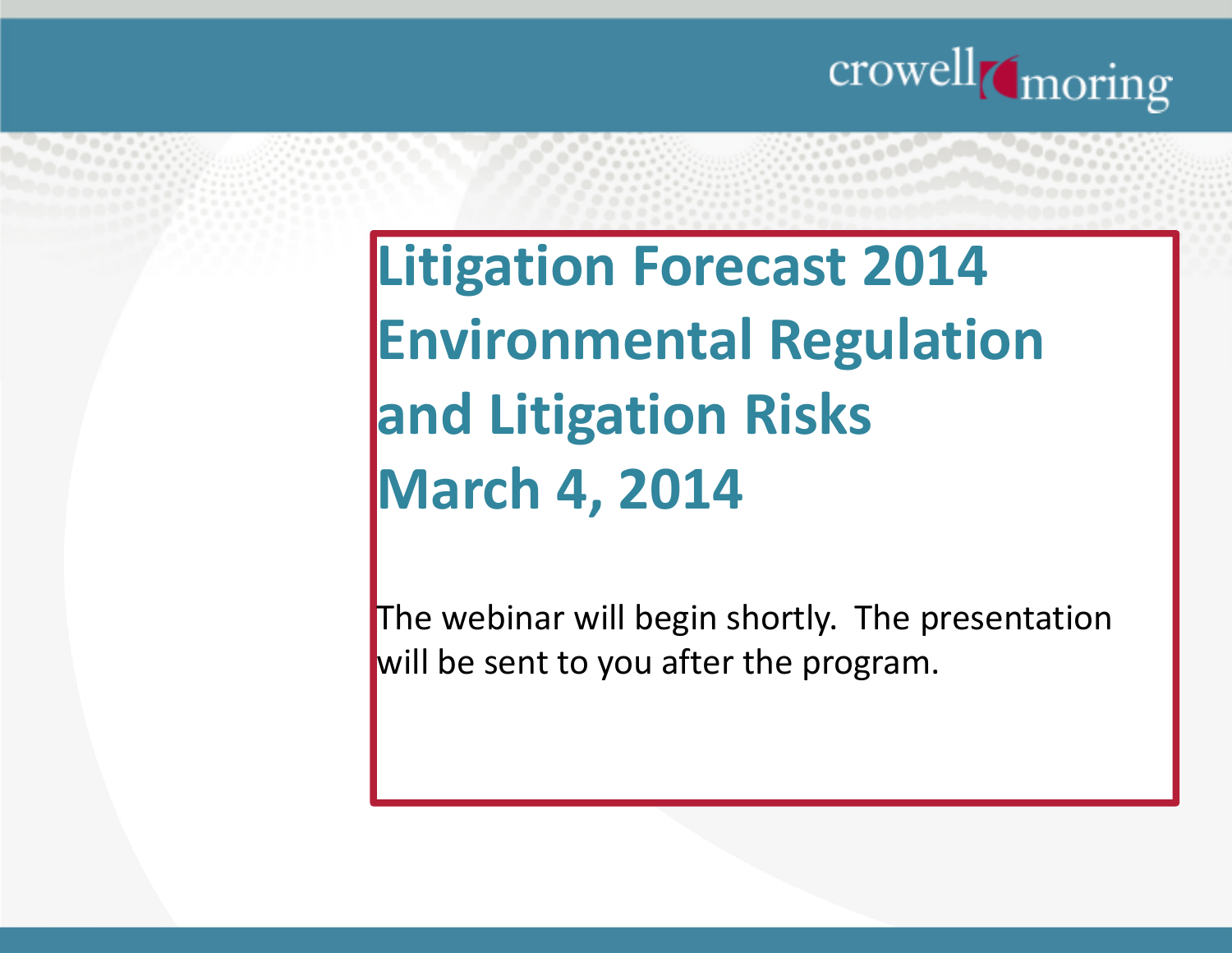

### **Litigation Forecast 2014 Environmental Regulation and Litigation RisksMarch 4, 2014**

Panelists:Kevin MayerDan WolffSusan MathiascheckModerator:Kirsten Nathanson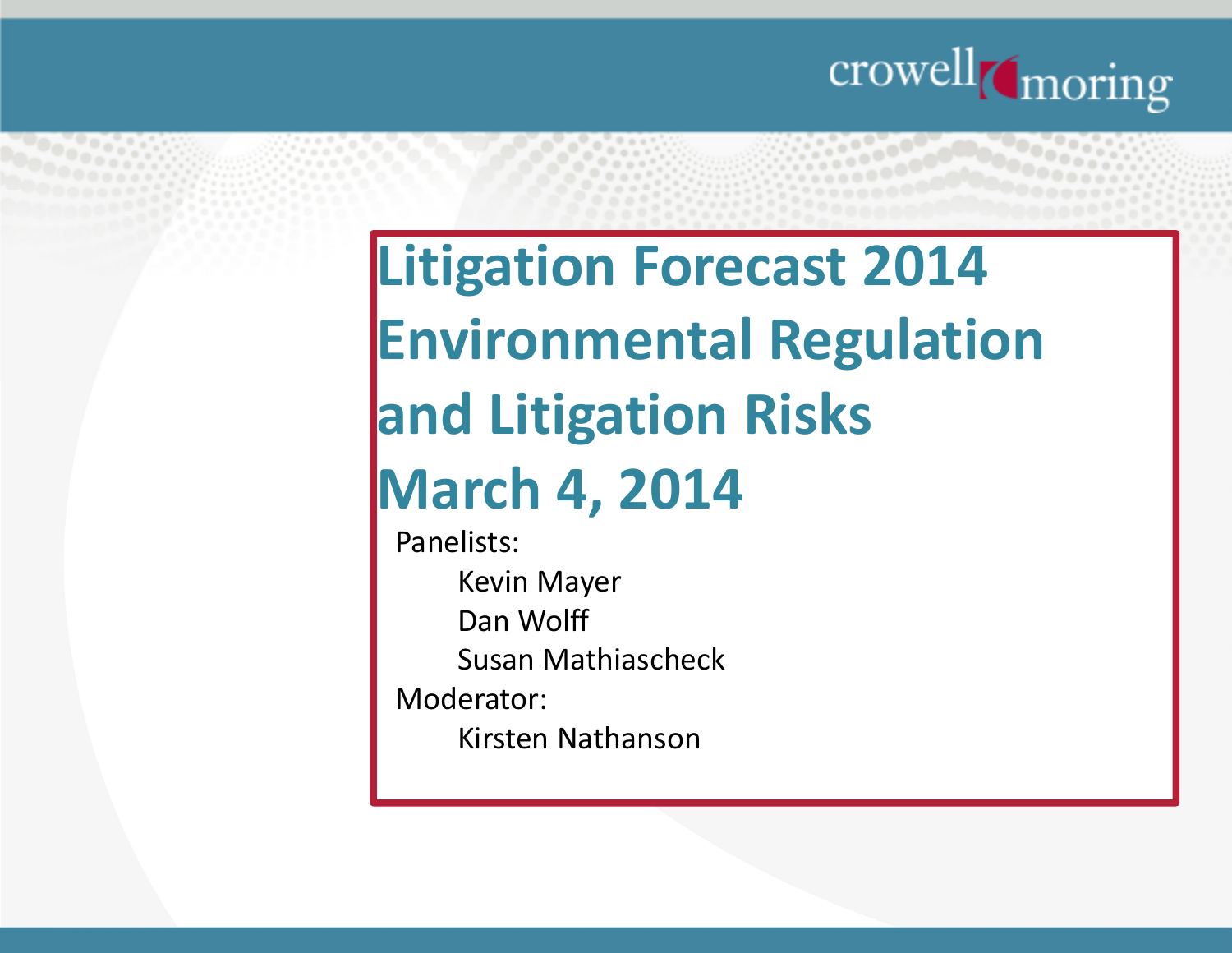

#### **Kirsten Nathanson**Partner |Washington, D.C.

Kirsten L. Nathanson is a partner in the firm's Environment & Natural Resources Group focusing on environmental litigation, enforcement defense, risk assessment, and regulatory counseling under the major federal environmental and public lands statutes. Her litigation experience covers the Clean Water Act, Clean Air Act, Endangered Species Act, FIFRA, NEPA, SMCRA, RCRA, and CERCLA, encompassing citizen suit defense, regulatory challenges, remediation cost recovery and defense, Administrative Procedure Act actions, and EPA enforcement. Kirsten has been recognized as a leading environmental lawyer in Washington, D.C. by *Chambers and Partners USA 2013*.



#### **Kevin Mayer**Partner | Los Angeles

Kevin C. Mayer an accomplished trial attorney with deep experience litigating on behalf of clients in a wide variety of complex commercial and mass tort actions. He counsels clients facing regulatory enforcement at both the state and federal level. He is counsel-of-record in some of the most important appellate decisions assisting the defense in tort litigation over the past 15 years. His clients include members of the oil and chemical, energy, pharmaceutical, medical device, industrial and consumer products, mining, manufacturing, entertainment,construction, and financial industries.

#### **Dan Wolff**Partner | Washington, D.C.

Dan Wolff is a partner with Crowell & Moring's Environment & Natural Resources Group and resident in the firm's Washington, D.C. office. His practice extends broadly from appellate and trial litigation and administrative counseling in a number of areas of environmental and natural resources law, to the workplace safety and health laws applicable to the group's clients. Dan counsels clients on a host of federal regulatory programs and related litigation risks, and regularly appears in federal district and appellate courts around the country and before a host of federal administrative tribunals.



#### **Susan Mathiascheck**

Partner| Washington, D.C.

Susan Mathiascheck works extensively with oil and gas, mining, nuclear, and other businesses to develop and defend energy and resource production, as well as product manufacturing and transport, in the face of environmental and public lands challenges. She has more than twenty years of experience pursuing and defending federal project authorizations, defending enforcement actions, citizen suits and cost recovery actions, and challenging and defending federal rulemaking actions under the federal environmental laws, including: the Clean Water Act, Clean Air Act, Safe Drinking Water Act, Endangered Species Act, Marine Mammal Protection Act, NEPA, RCRA, CERCLA, FLPMA, OCSLA and the CZMA.



3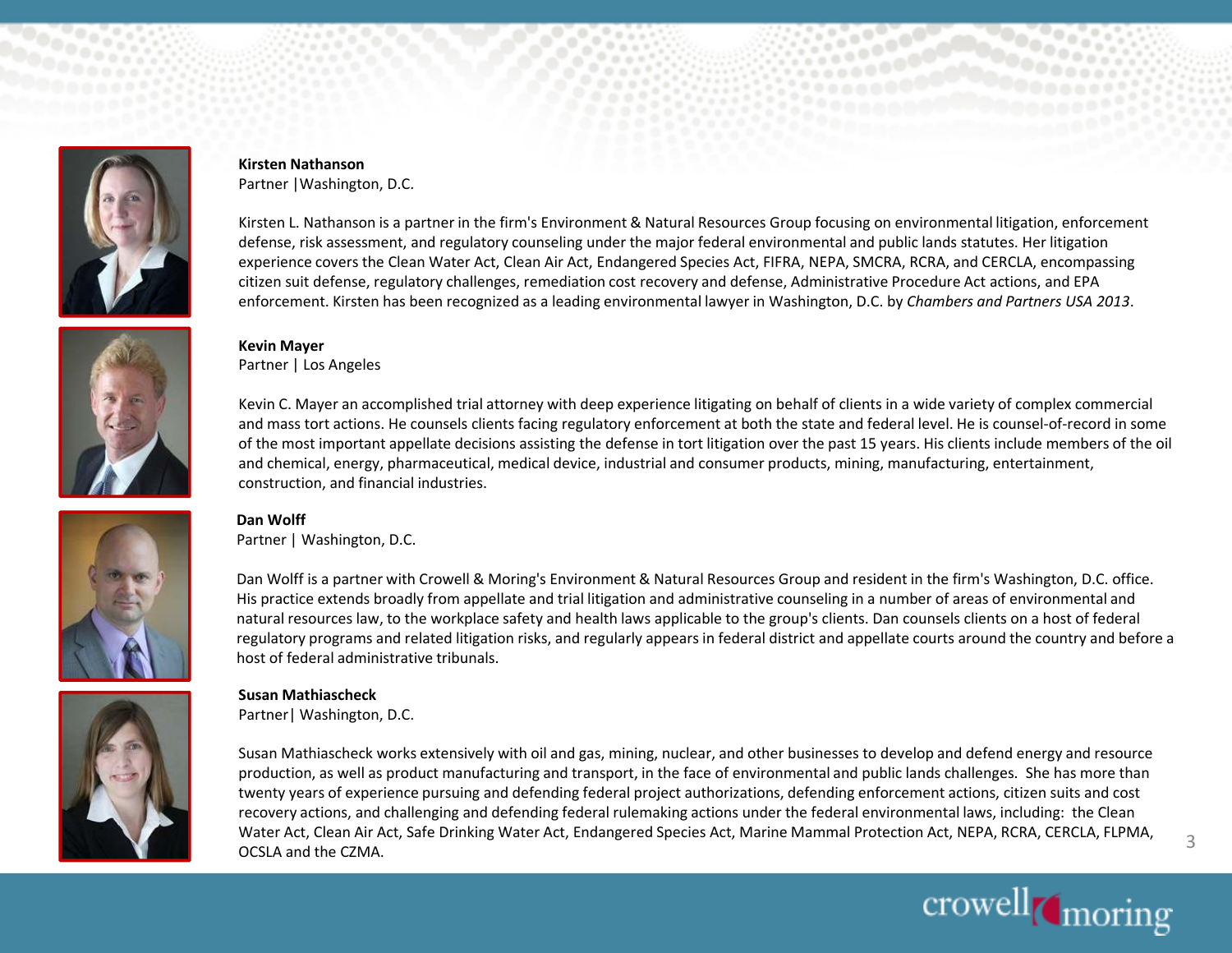## **Overview**

- Activist opposition and litigation risk
- Regulatory developments and litigation risk
- Climate change litigation—a next wave?
- Emerging tort litigation risks

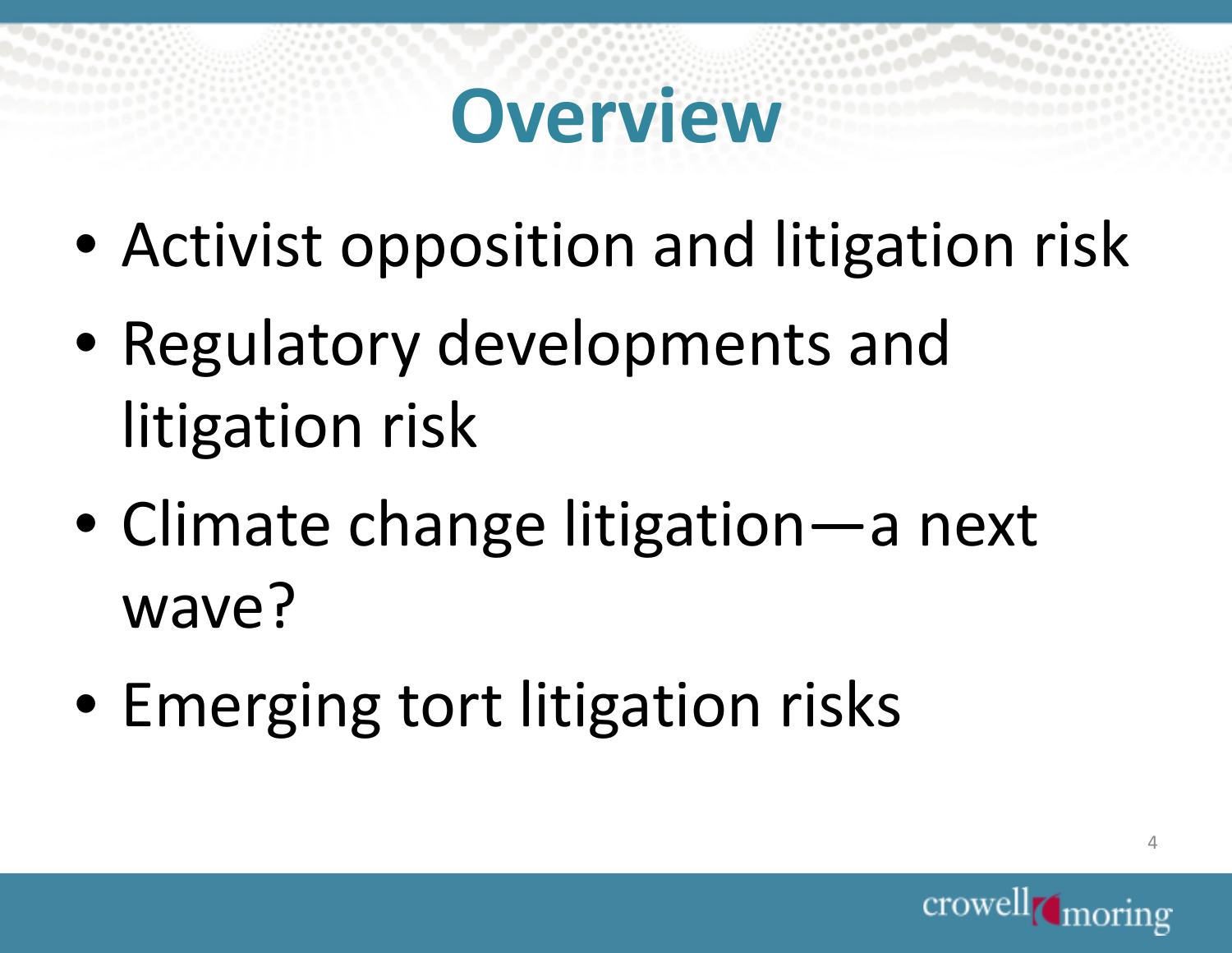"An ineffectual attempt to direct an uncontrollable sphere into an inaccessible hole with instruments ill-adapted to the purpose."

--Winston Churchill

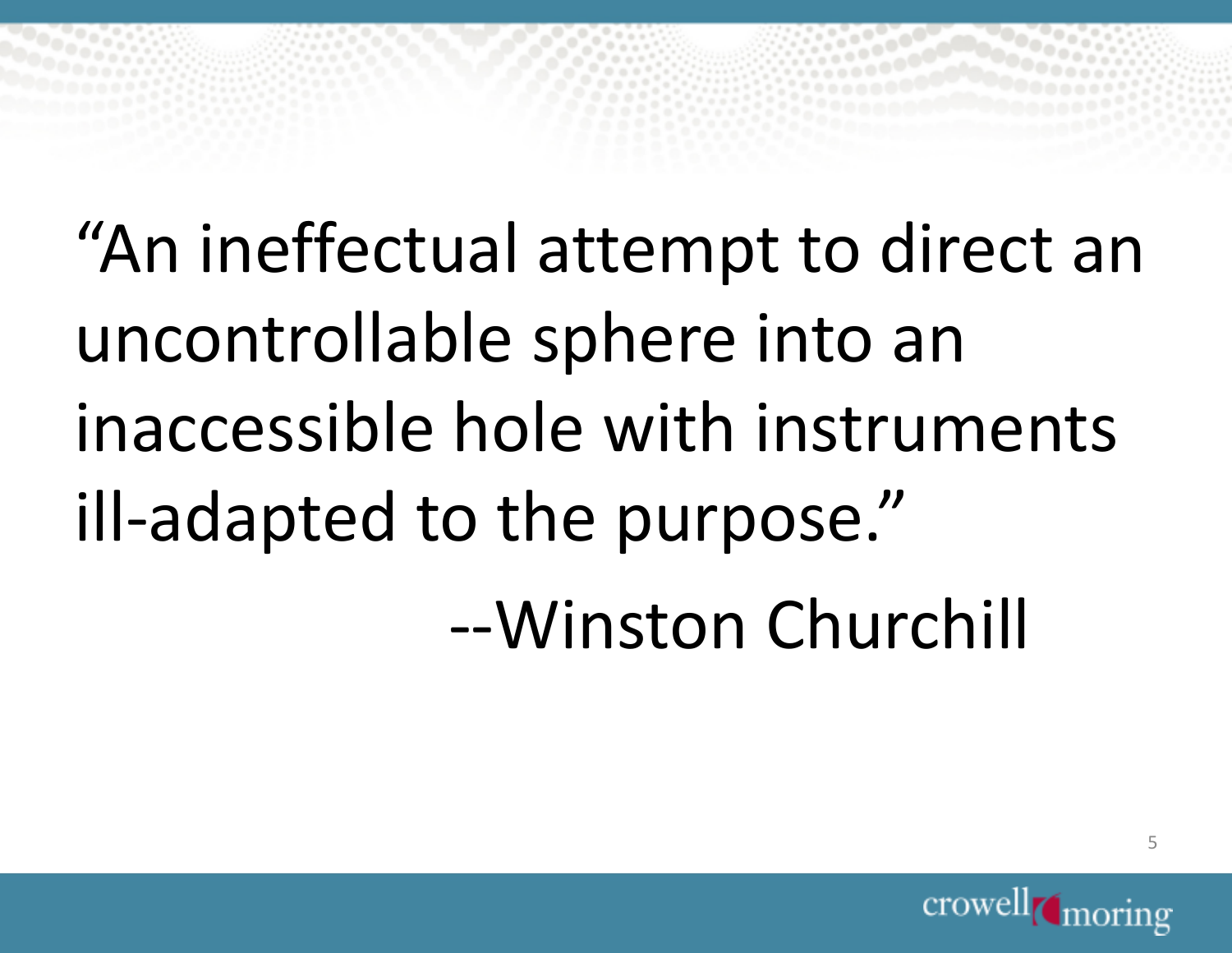# **There oughta be a law….**

- What if something you don't like is perfectly legal?
- Using legal and litigation tools to drive policy-level changes can lead to odd, unpredictable, overly broad results.
- For industries engaged in those perfectly legal activities, these attacks are difficult to guard against and challenging to defend.

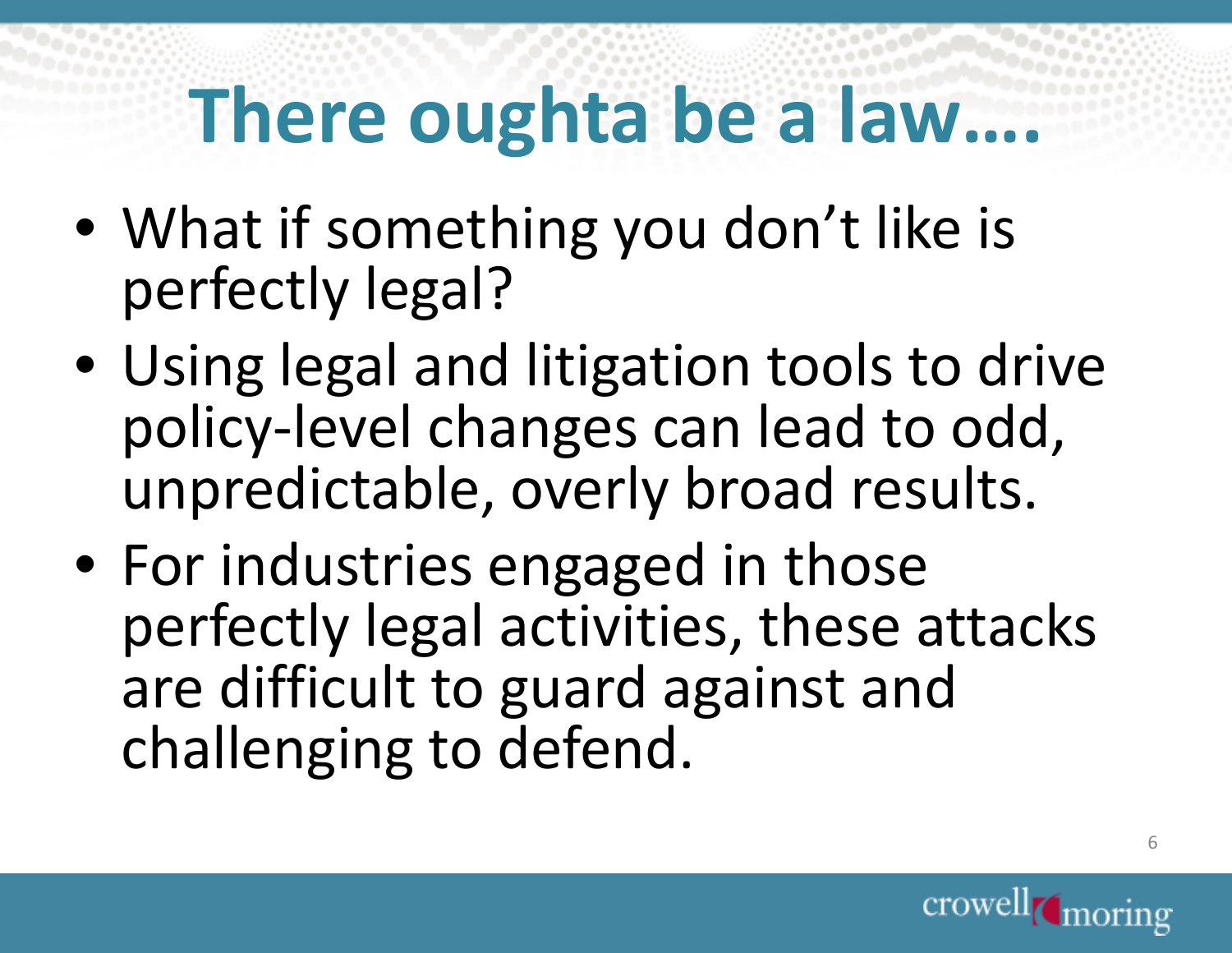# **Dust in the wind**

Novel applications of longstanding statutory claims:

- *Alaska Community Action on Toxics v. Aurora Energy Services,* **940 F. Supp. 2d 1005 (2013)**
- **Subsequent attacks:** 
	- —————————————— Other terminals
	- Railroads
	- Ports

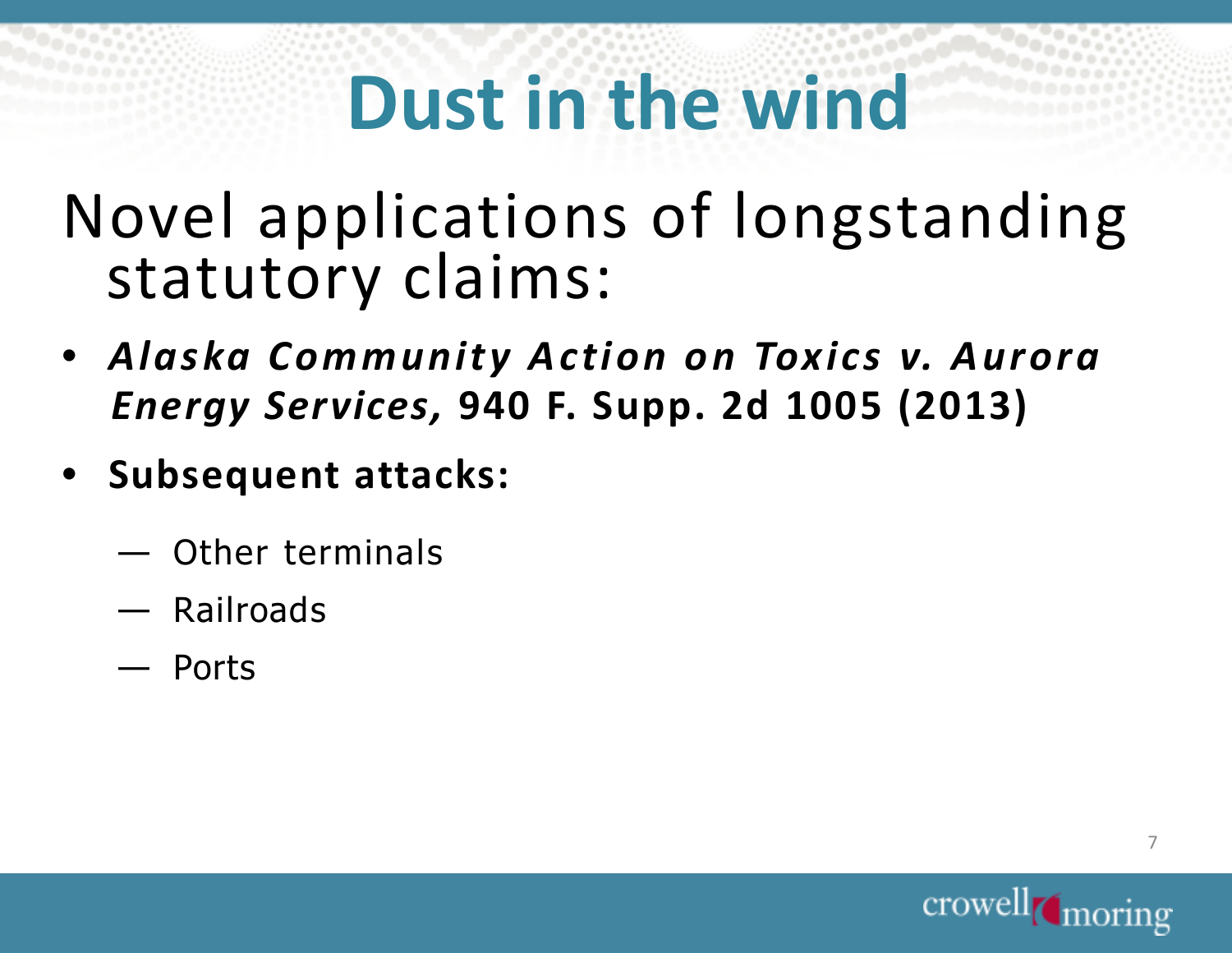## **It ain't what you do it's the way that you do it --**

- Using NEPA and Wildlife Law to drive climate change policy:
- Attacking extraction, transport, use
- Broadening foreseeability and scope in impacts analyses
- Interplay of NEPA and Wildlife Law
- Prudential standing— <sup>a</sup> small bright spot for industry?

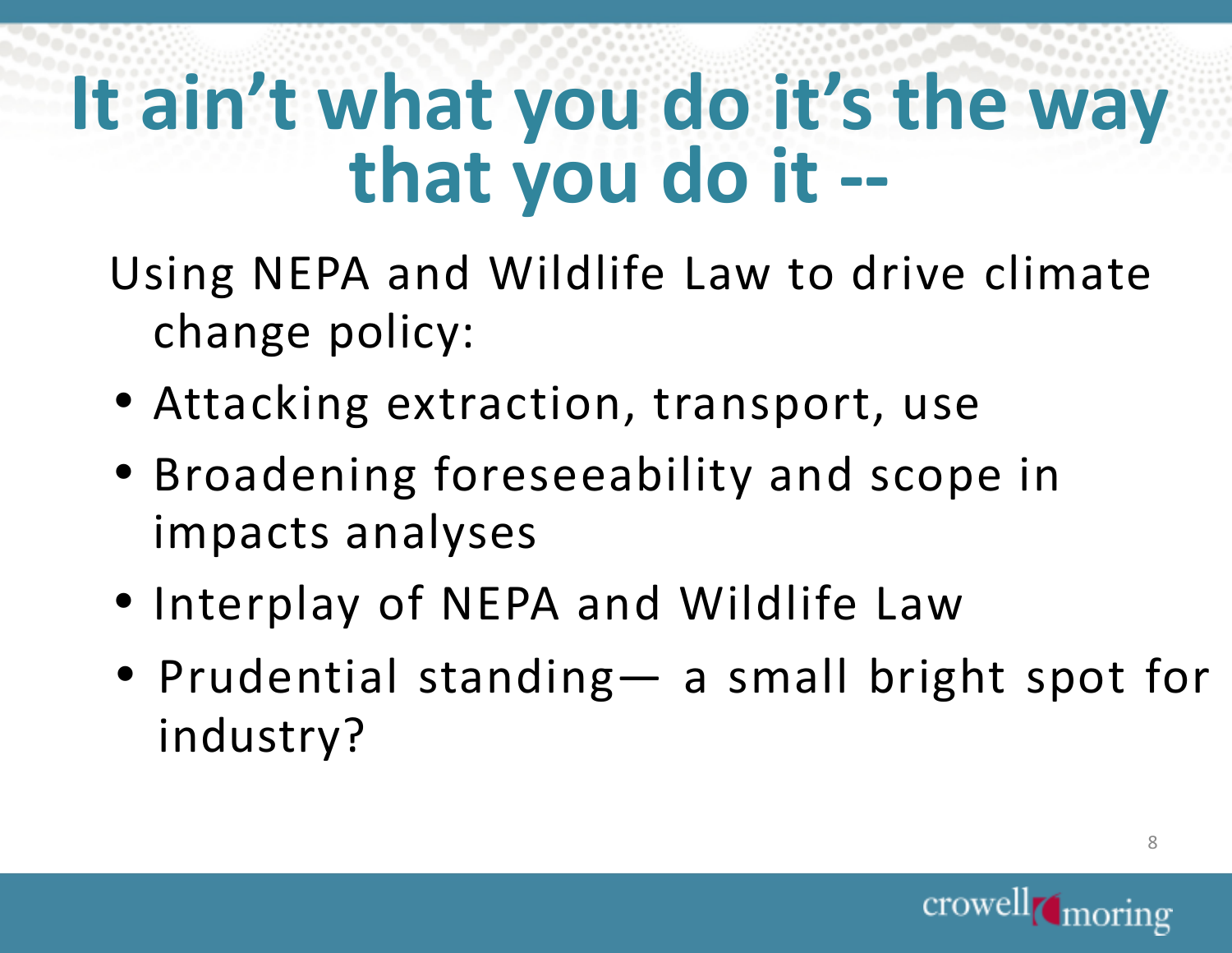# **Breaking up is hard to do**

- What rhymes with "hydraulic fracturing"?
	- Diesel guidance<br>————————————————————
	- EPA study<br>—
	- State law challenges regarding jurisdiction and<br>authority
	- authority<br>—————————
	- Federal alphabet soup: CERCLA? RCRA? TSCA?
	- FIFRA? CWA? SDWA? EPCRA?
	- Always lurking in the background Tort (Kevin)<br>and Health and Safety (Dan) and Health and Safety (Dan)

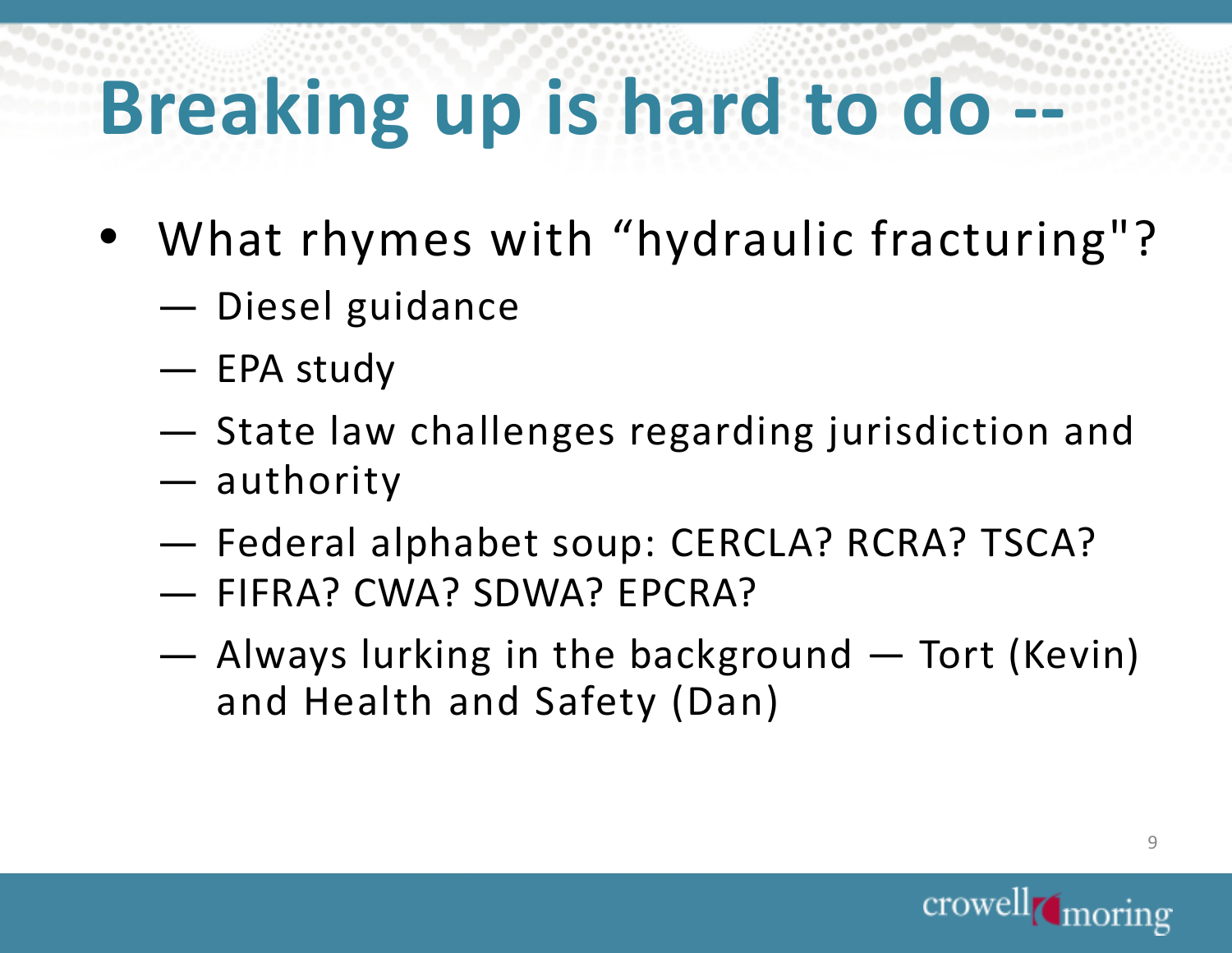### **Silica: What Would a More Stringent OSHA PEL Mean for Tort Exposure?**

- Sept 2013: OSHA proposes a long-anticipated revised crystalline silica PEL of 50  $\mu$ g/m<sup>3</sup>
- Numerous industries affected
- Broad Industry Challenge to Proposed Rule
	- – $-$  Flawed Data and Scientific Methodology
	- –— Feasibility
	- Cost
	- – $-$  Effect on small businesses
- •MSHA rule will follow

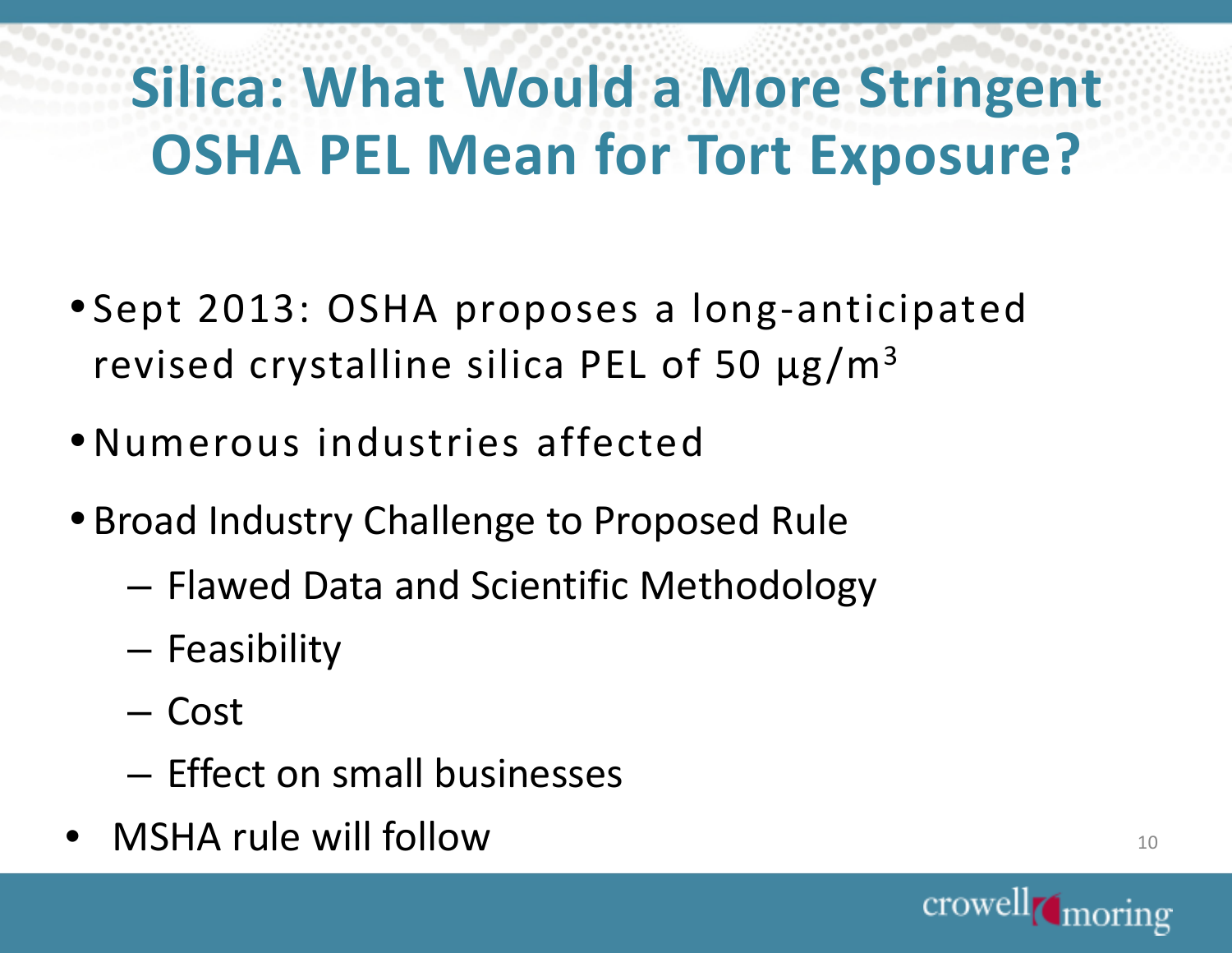### **Silica: What Would a More Stringent OSHA PEL Mean for Tort Exposure?**

- Implications beyond regulatory compliance:
	- $\sim$ Sets new (lower) benchmark for torts suits<br>Anaeliesnes newser ? (negligence per se?)
	- $\sim$  $\leftarrow$  Calls renewed attention to silica
	- ——————————————— Provides a compendium of industry targets (e.g.,<br>preligitie freeturing) hydraulic fracturing)
	- $\sim$ **Provides a compendium of medical/scientific**<br>literature literature

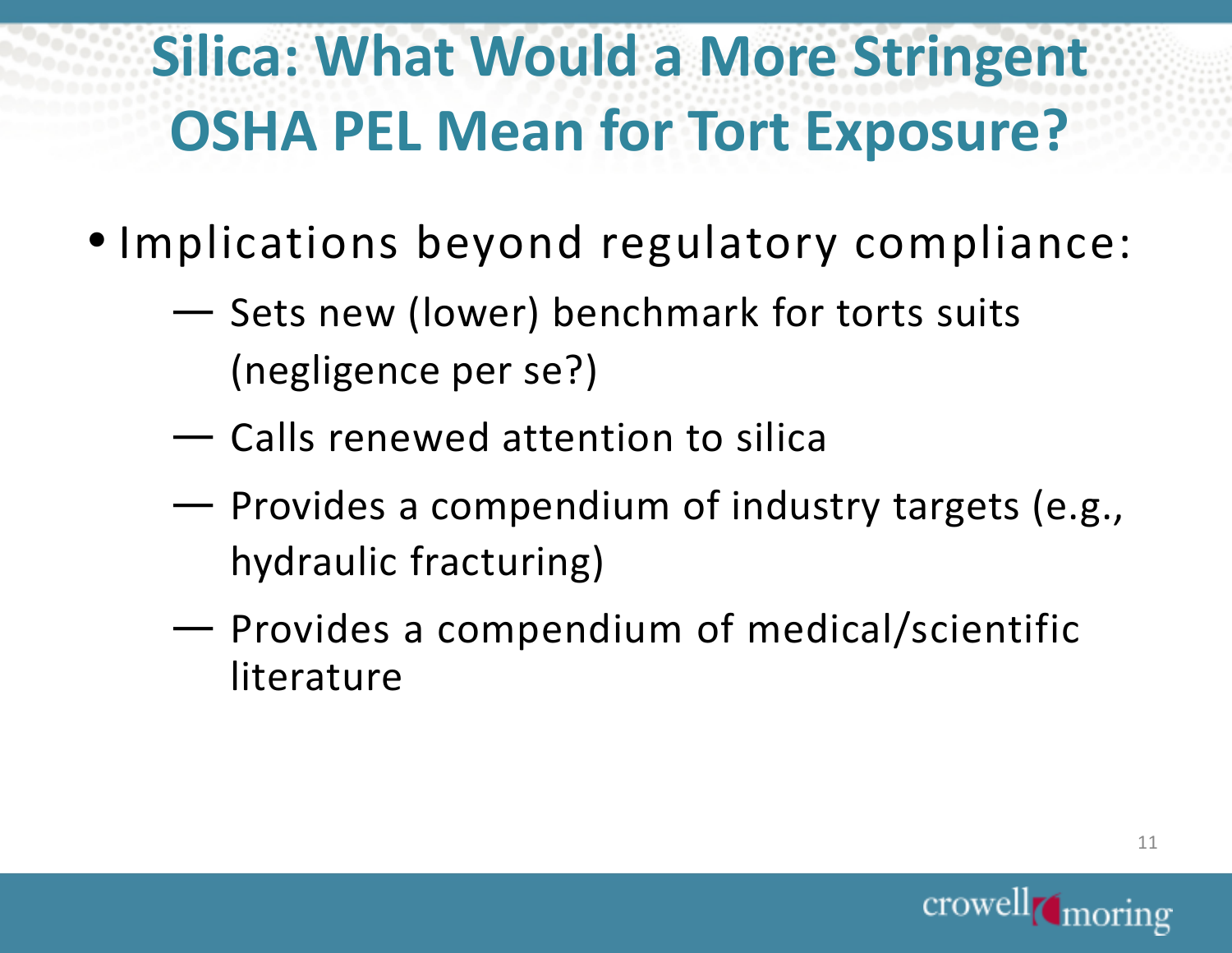### **Climate Change Litigation: Is There a Next Frontier?**

- *Massachusetts v. EPA:*
	- ——————————————— GHG may be covered under the Clean Air Act
	- States get "special solicitude" for standing
- Global Warming Tort Cases 1.0:
	- ——————————————— *— AEP v. Connecticut* (S. Ct.)<br>*Vi. Ji. –* 7
	- *Kivalina v. ExxonMobil* (9th Cir.)<br>—
- Theory: GHG emissions = nuisance
- Fate: CAA, per *Mass v. EPA*, displaces claims

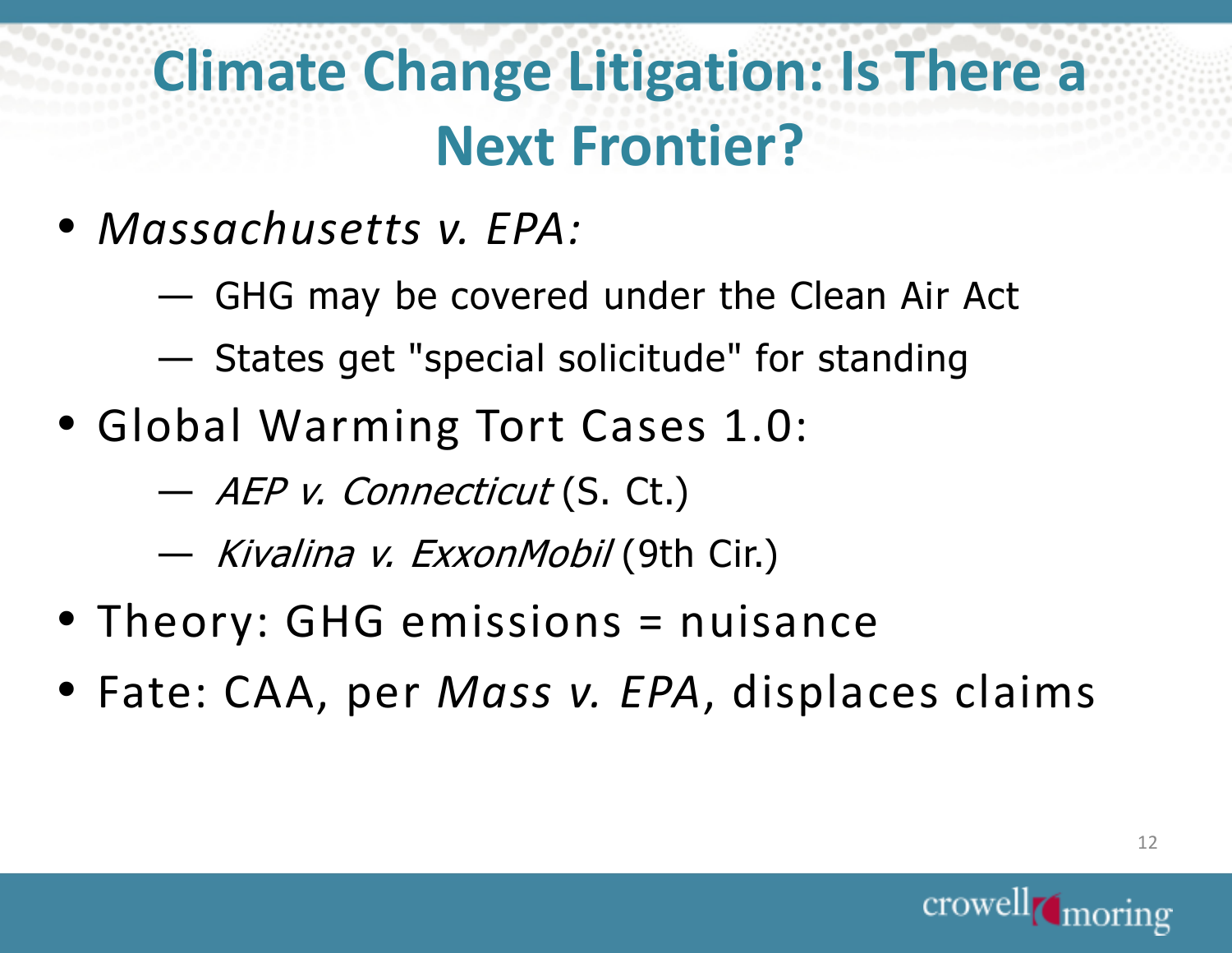#### **Climate Change Litigation: Is There a Next Frontier?**

- New battle lines:
	- *Bell v. Cheswick G.S.* (3d Cir.): CAA does not displace nuisance claim for harm stemming from air emissions from local power plant
	- *Wash. Env. Council v. Belton* (9th Cir.): ENGOs lack standing in citizen suit attacking state air agency for not regulating GHG from refineries absent demonstration of "material contribution" by refineries to global climate change

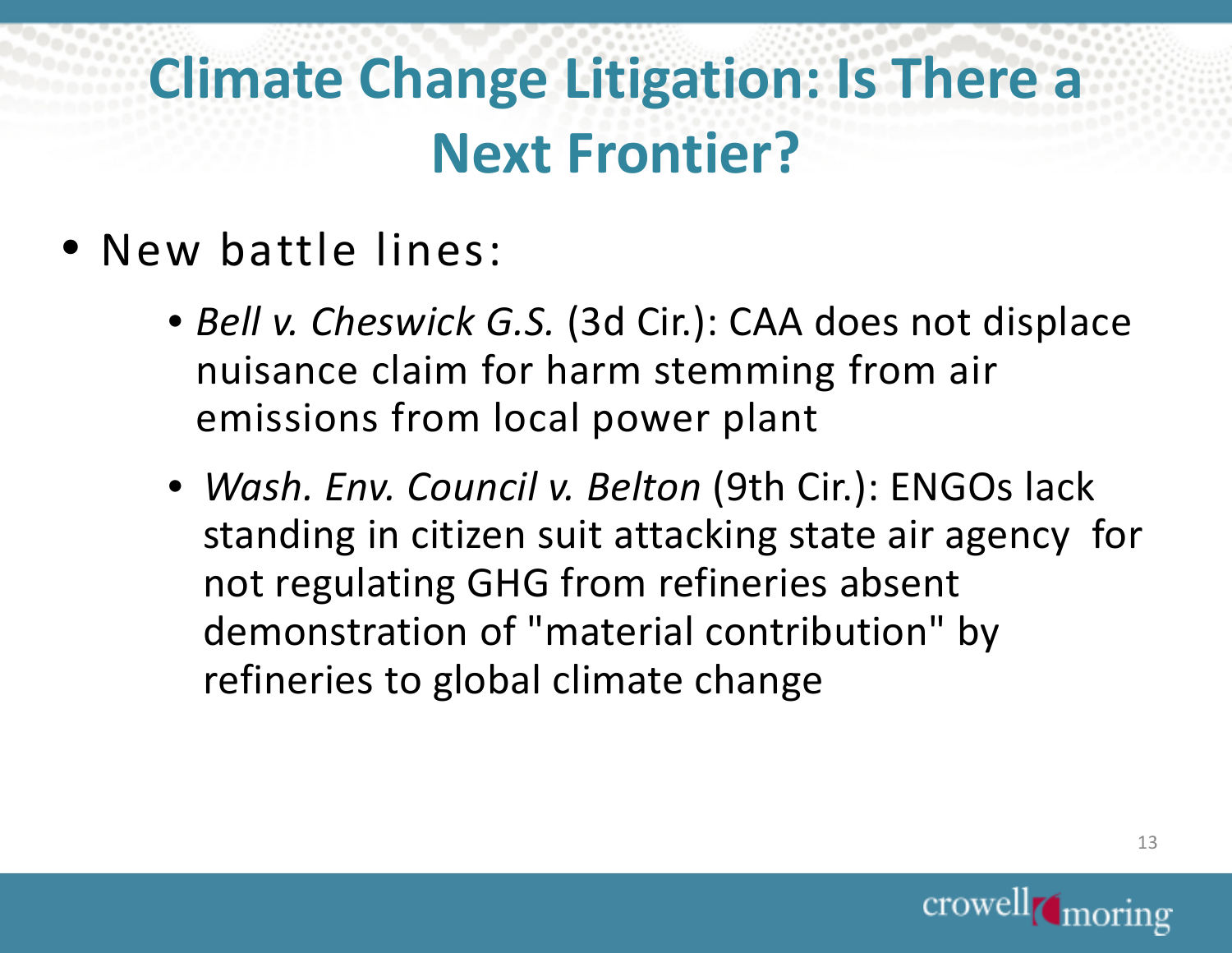### **Climate Change Litigation: Is There a Next Frontier**

- Global Warming Tort Case 2.0?
	- **Hart Committee**  Heede report postulating that 90 largest oil, gas, coal, and cement producers are responsible for 63% of CO2 and CH4.
	- – *Cheswick-*like circumstances (demonstrable local impacts) + state plaintiff (special solicitude) + Heede report defendant (material contribution)
	- and the state of the con-Natural Resource Damages claim?

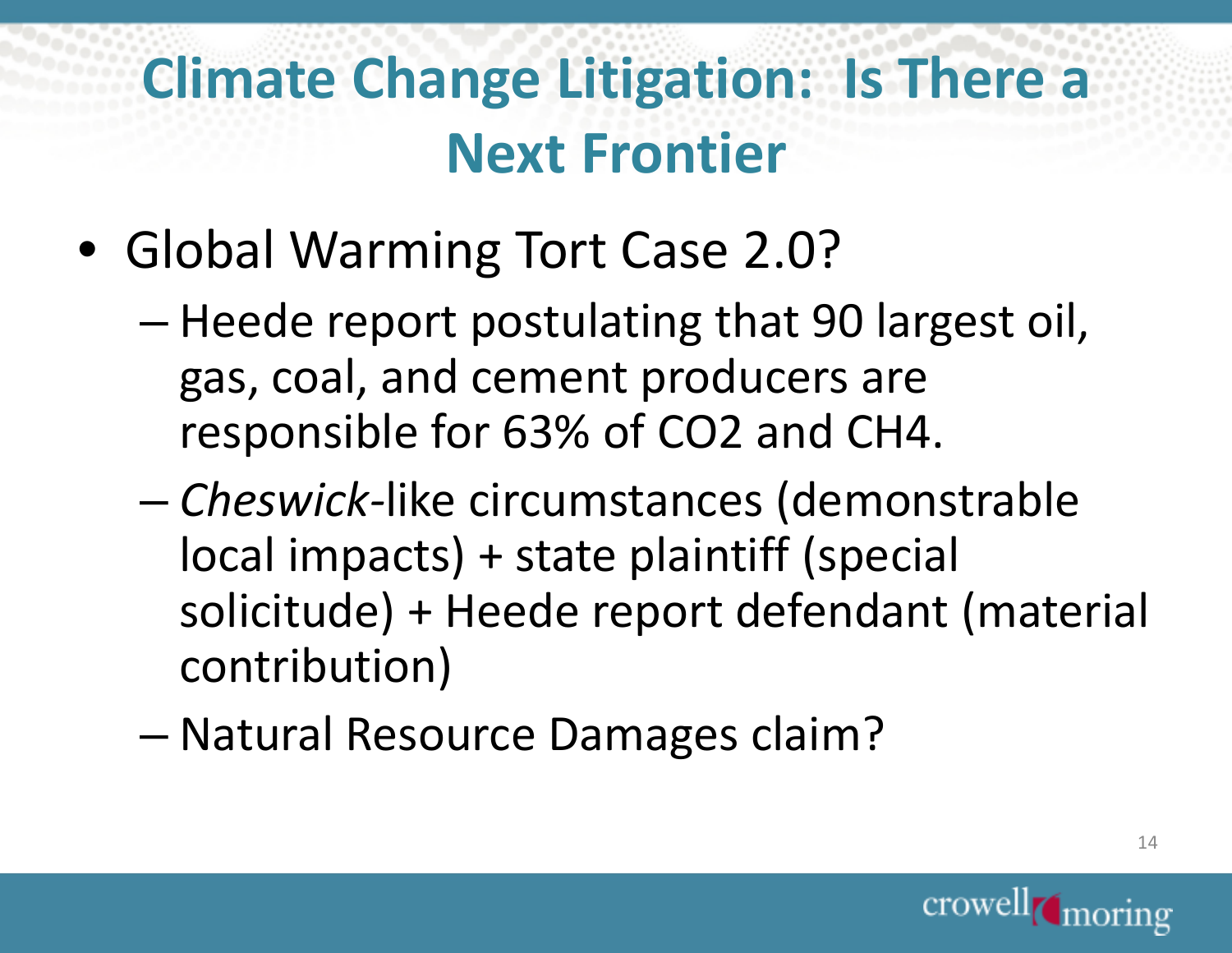### **Emerging Litigation Issues**

- Silica & Flocculants
- Diesel Exhaust
- Vapor Intrusion
- *Lone Pine* Orders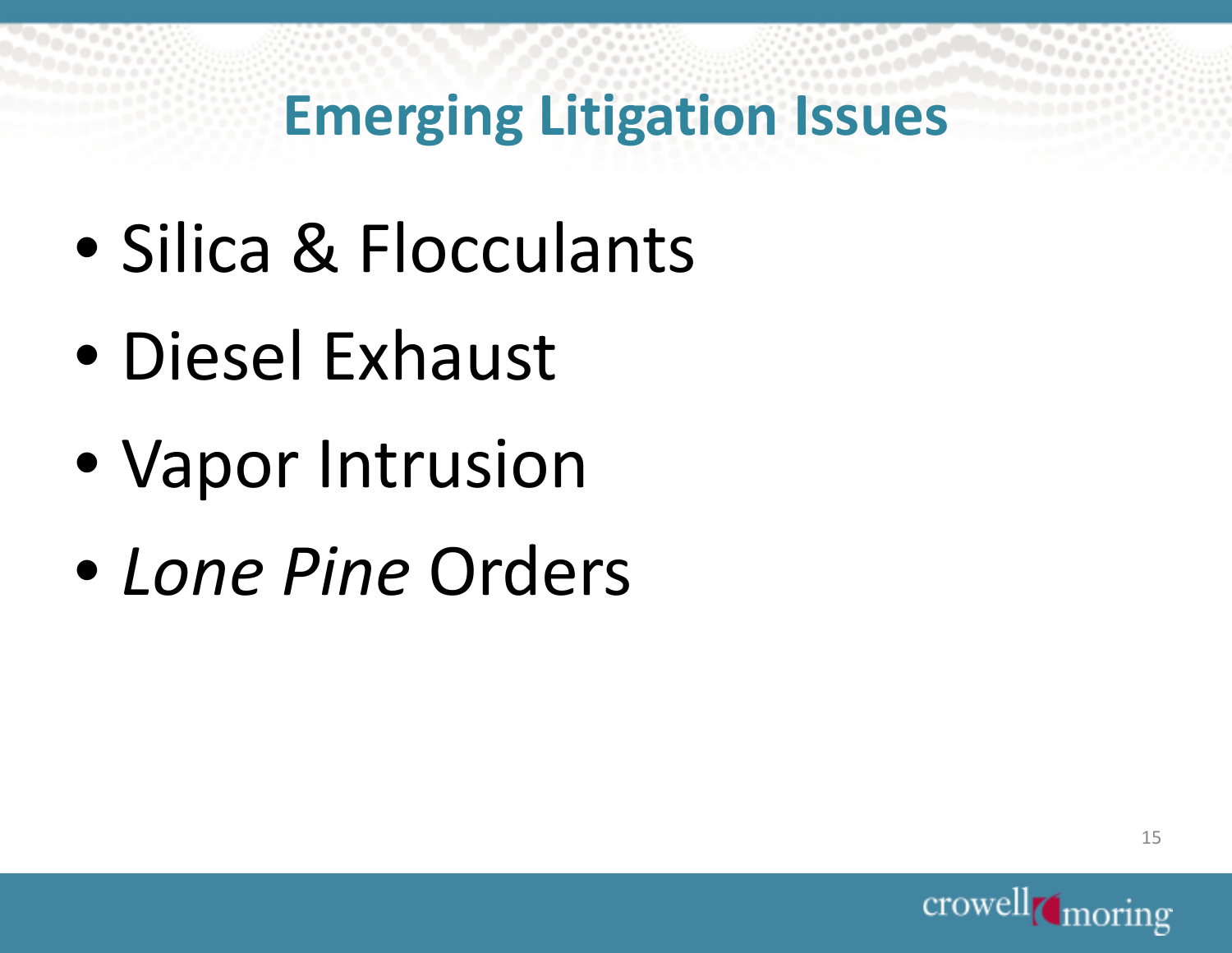# **Silica**

- "Frac sand rush"
- $\bullet$  > 60 M lbs. in 2014
- Local moratoria on mining permits
- Chronic long-term health concerns –silicosis and lung cancer
- The threat

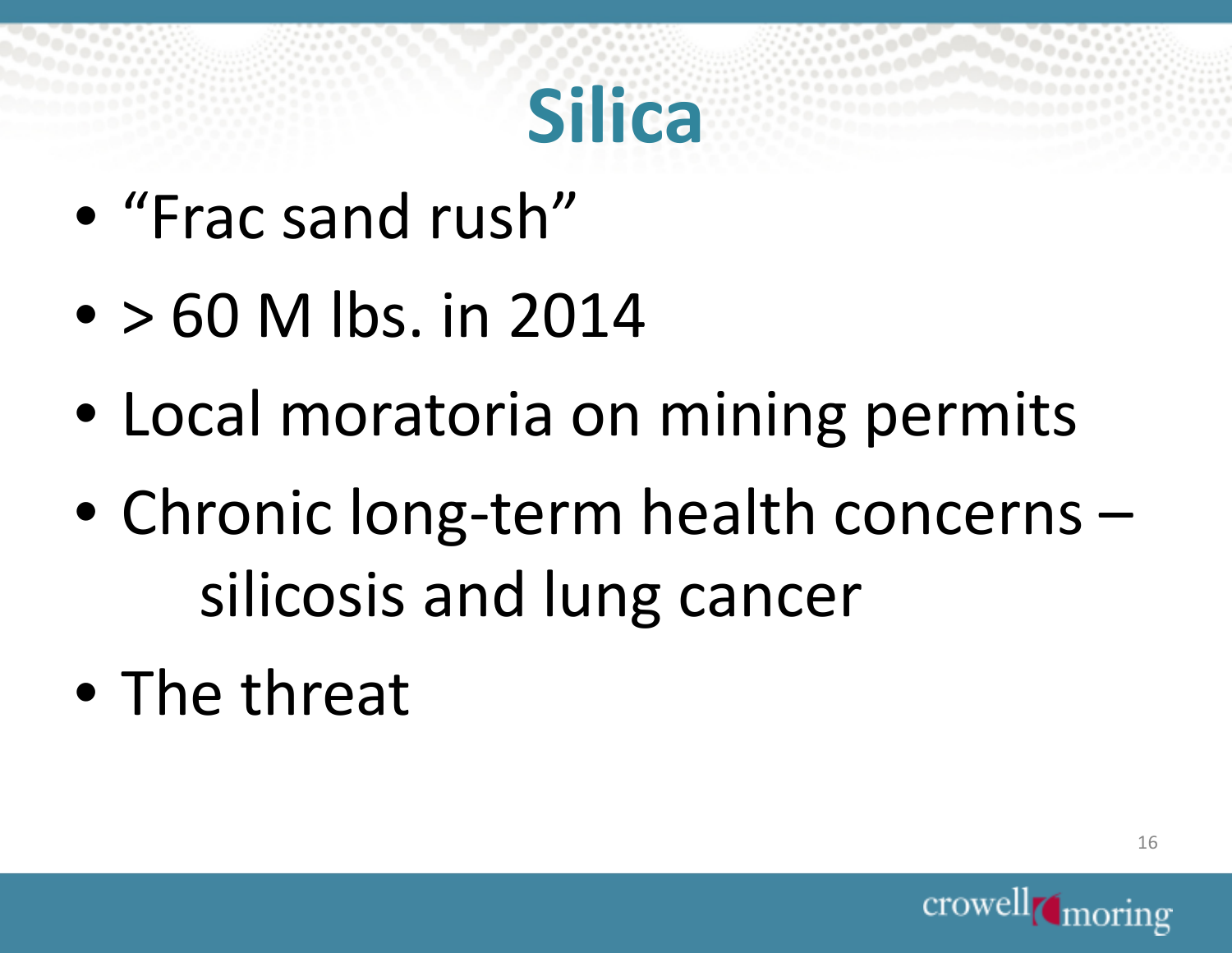# **Fracking – Flocculants**

- Remove impurities in "frac sand"
- Polyacrylamide is preferred (GRAS)
- Acrylamide monomer

–neurotoxin / carcinogen

- Ground water contamination risk?
- Incomplete knowledge re alternatives

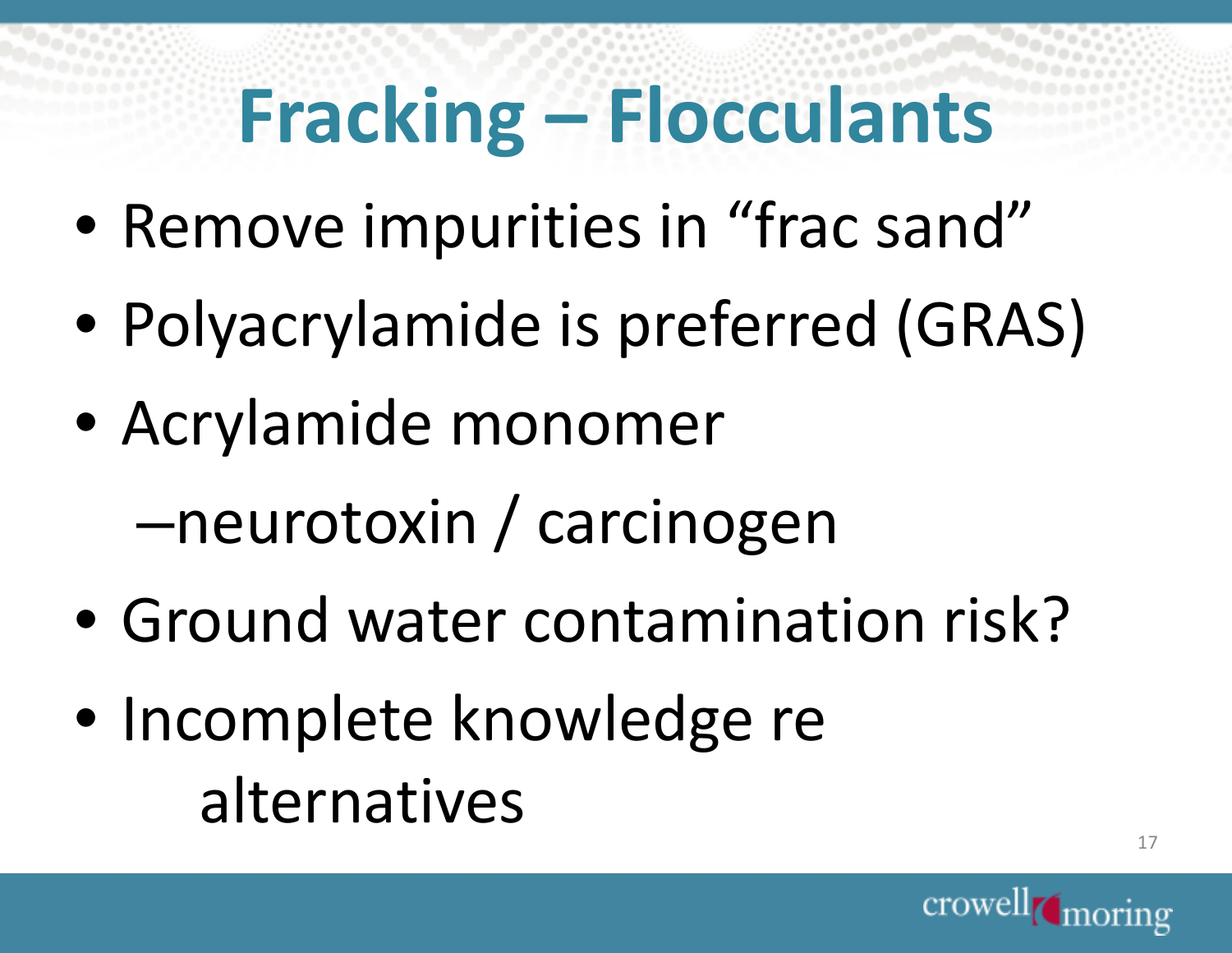# **Diesel Exhaust**

- IARC Group 1 / California Prop. 65
- $\bullet$ Cancers to erectile dysfunction
- Focus on single point source
- Emissions are highly variable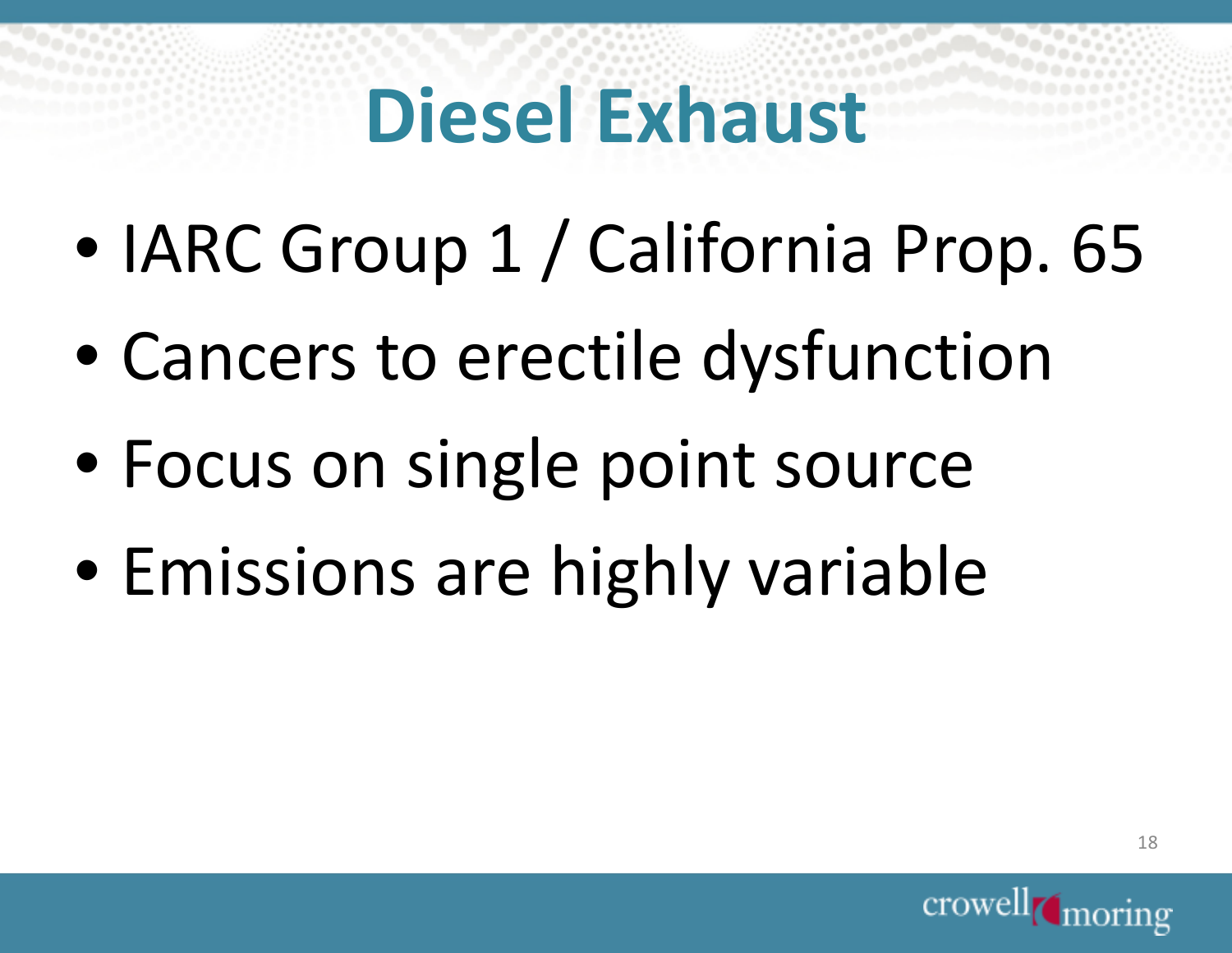# **Diesel Exhaust**

- Key Issues
	- –What is emitted?
	- –General causation
	- –Specific causation
	- –Alternative explanations
	- –Expert opinion admissibility

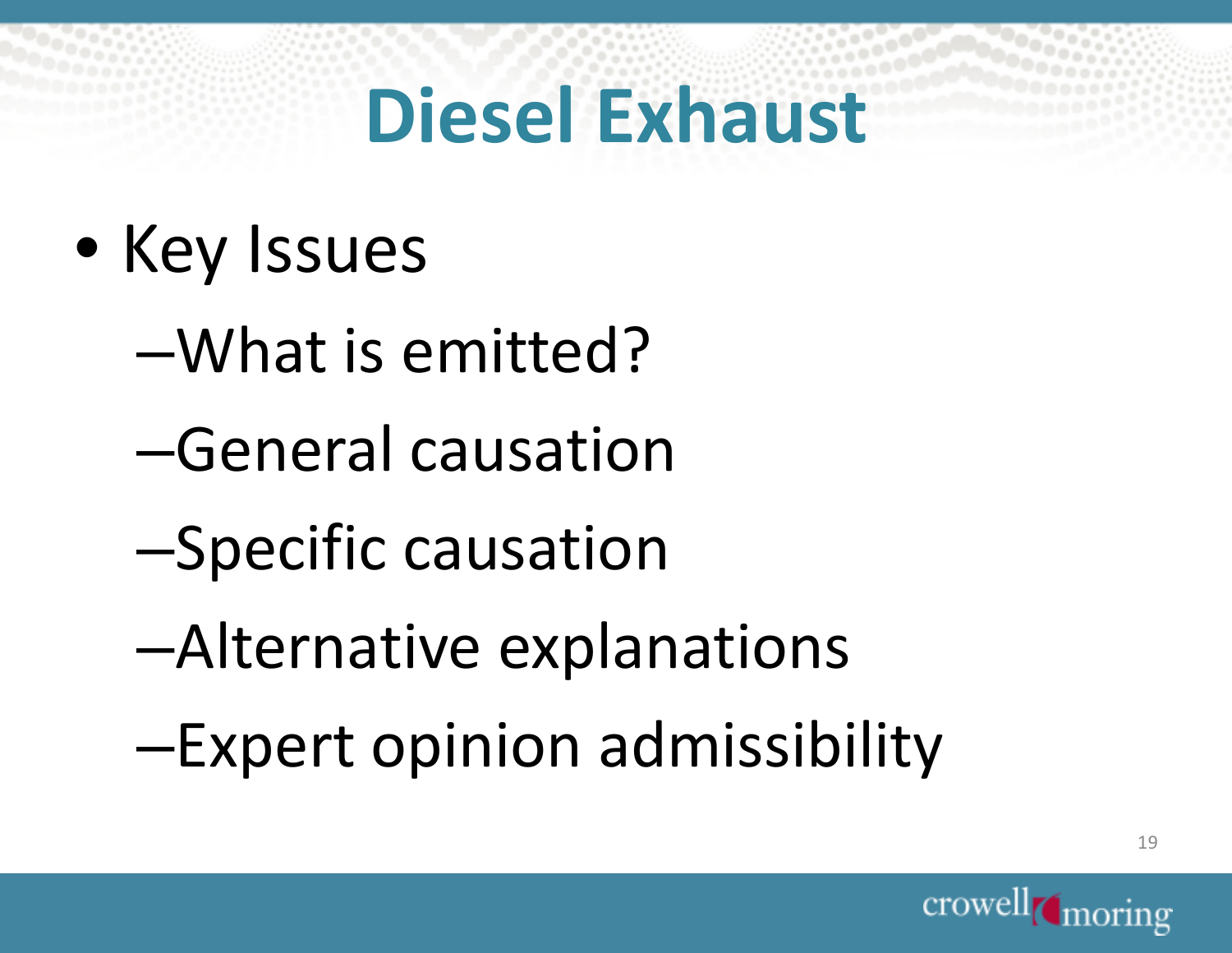- $\bullet$  Migration of VOCs from contaminated soil and ground water into buildings
- Odors
- Explosions
- $\bullet$ Acute and chronic health effects

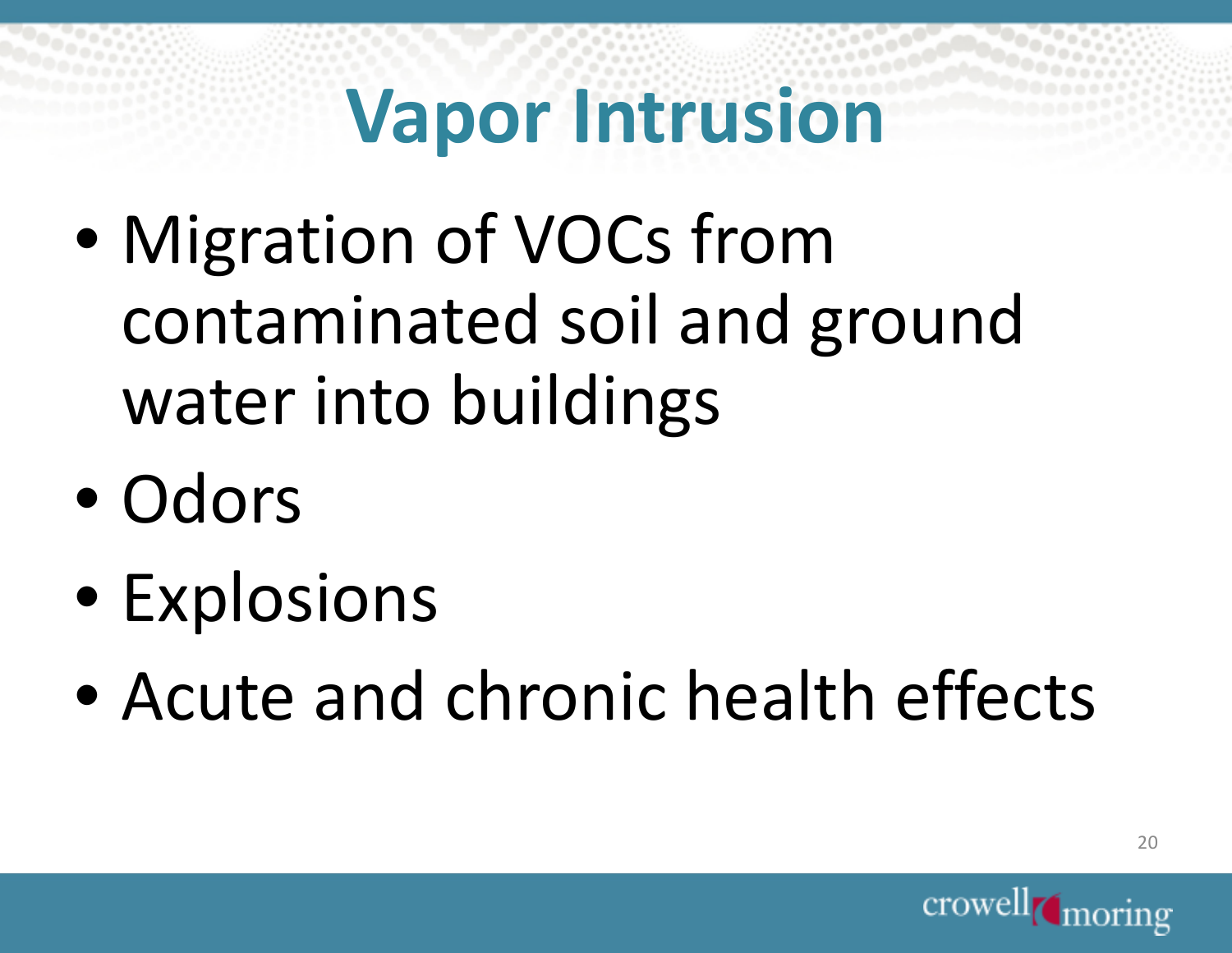- Media remediation
- Current control systems
- Additional controls based on future uses

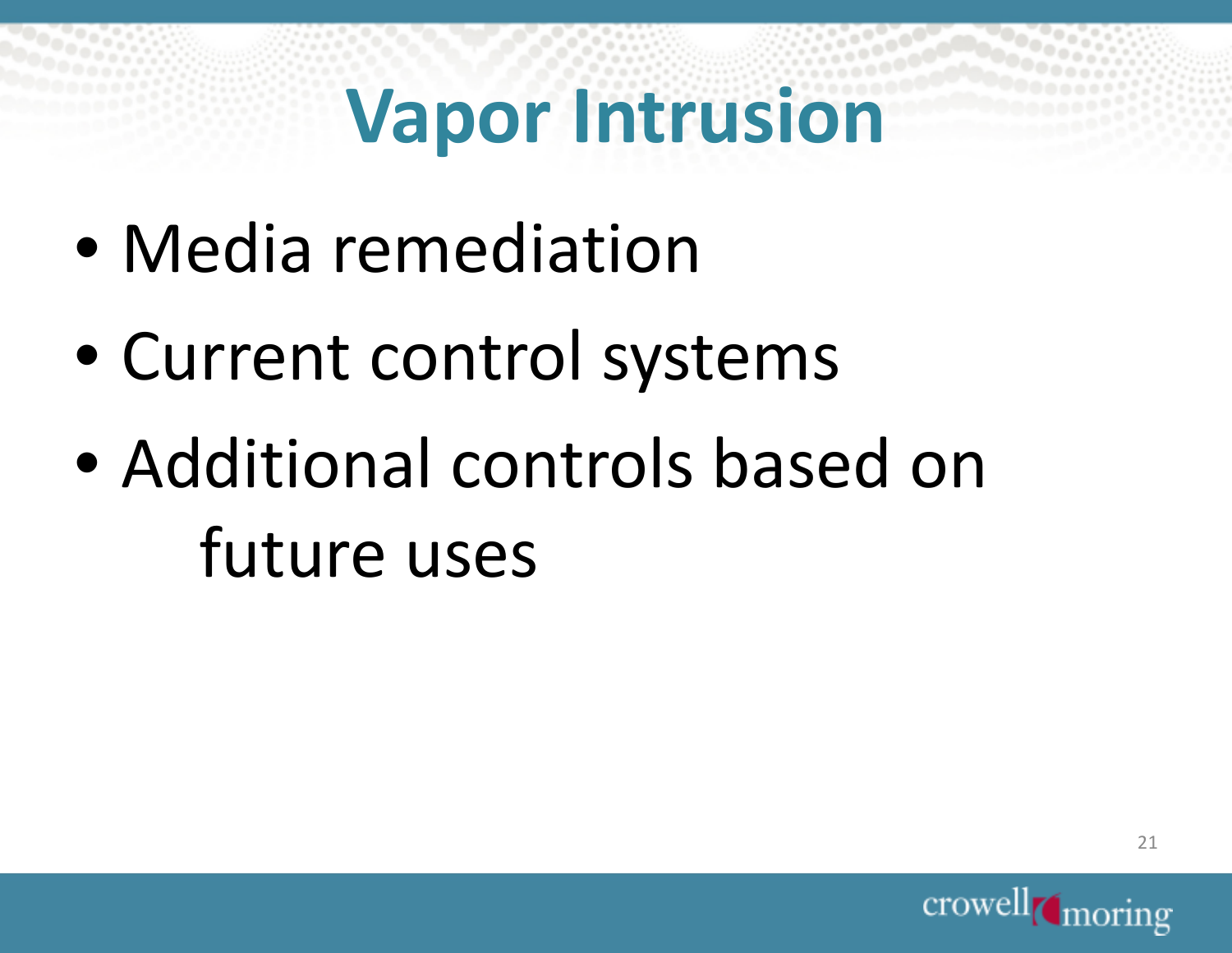- Final EPA Guidance expected this year
	- –Investigation protocols
	- –Implementation of remedies
- VI to be a "scored pathway" for NPLsites
- Tension with the states?

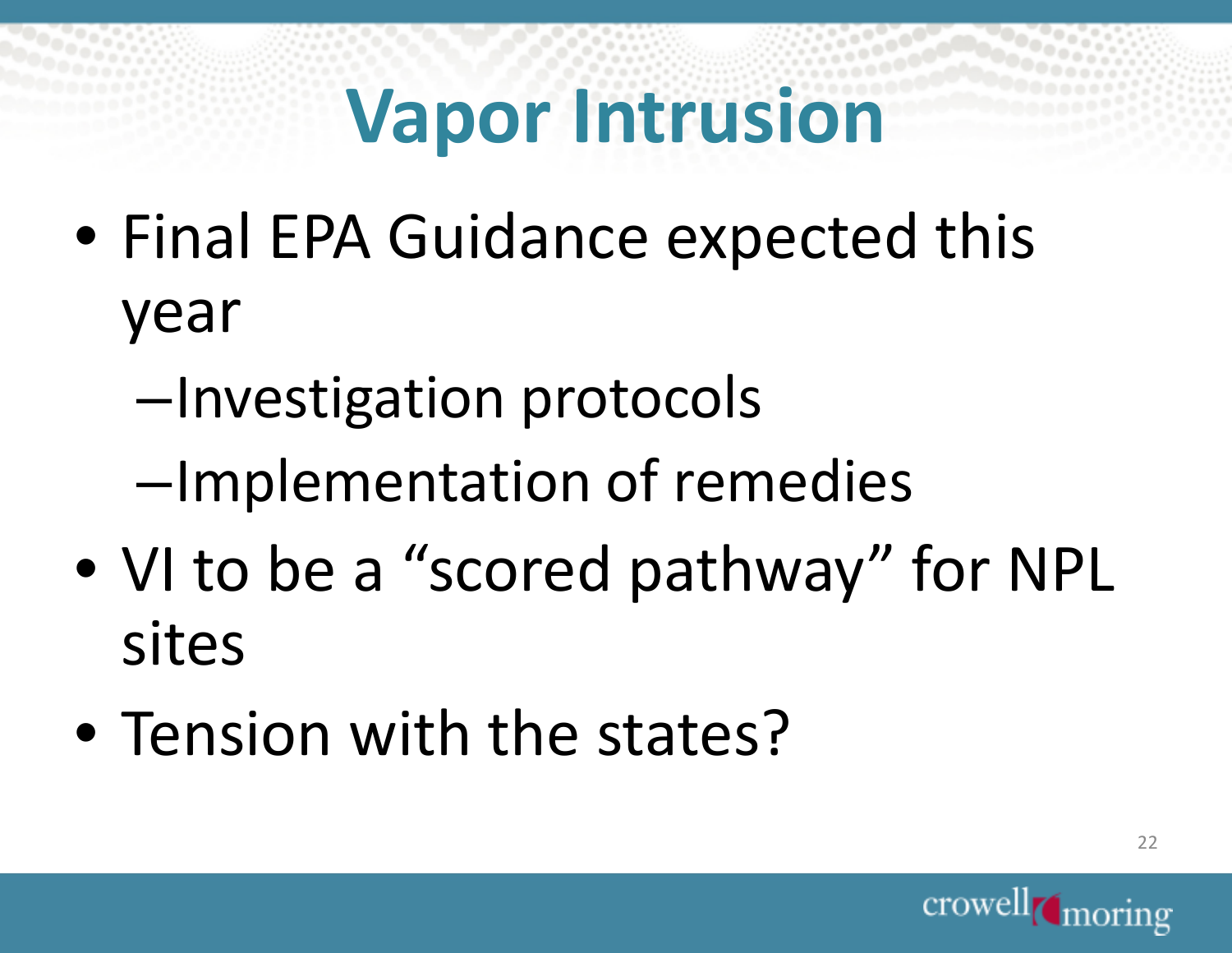- Principal Threats
	- –Re-opening of closed sites
	- –Notice to building occupants
	- –Fear of future disease
	- –Medical monitoring

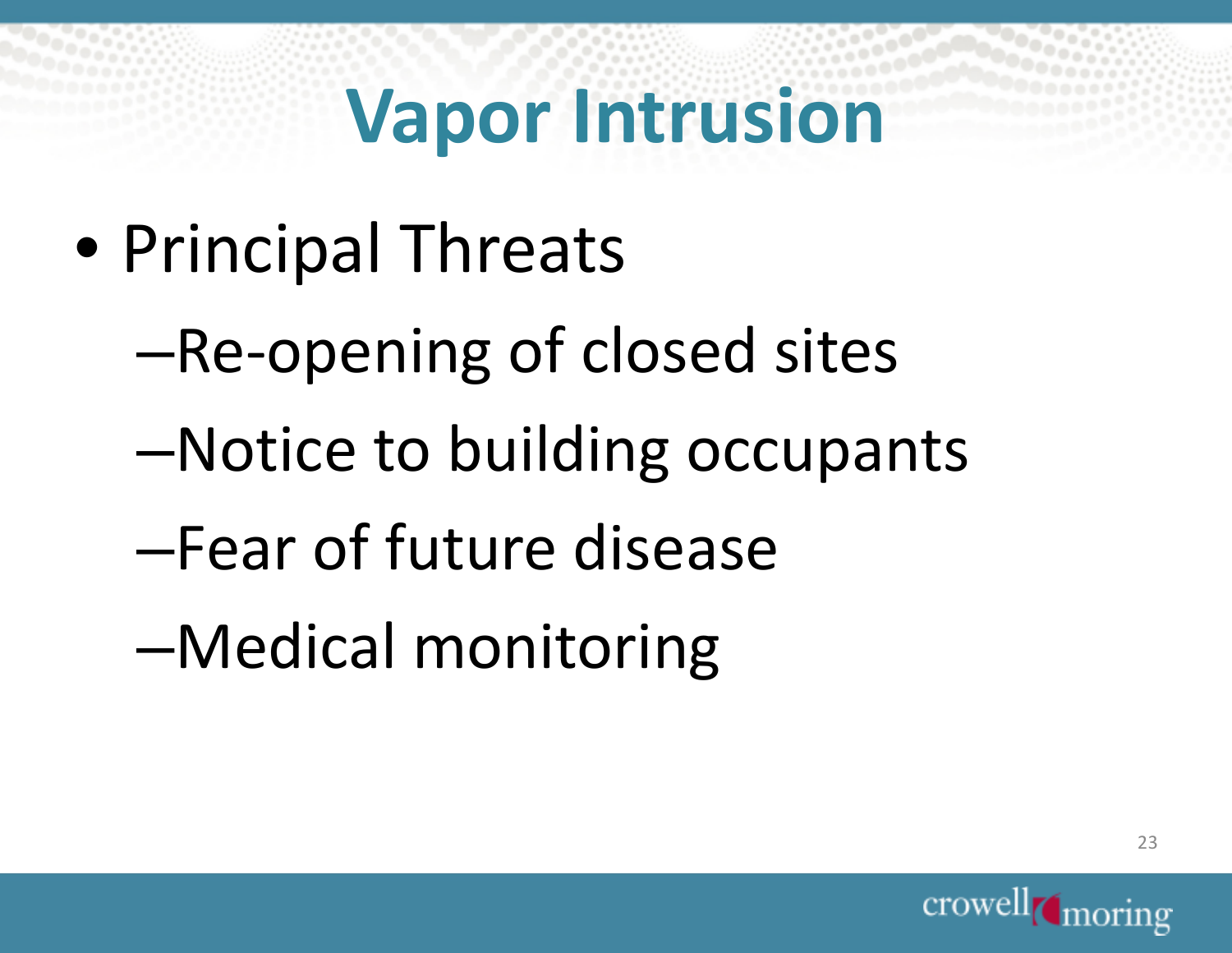# *Lone Pine* **Orders**

- $\bullet$ Named after 1986 NJ case
- CMO
- $\bullet$ Court's "inherent authority"
- Provide basic evidence to support *prima facie*e case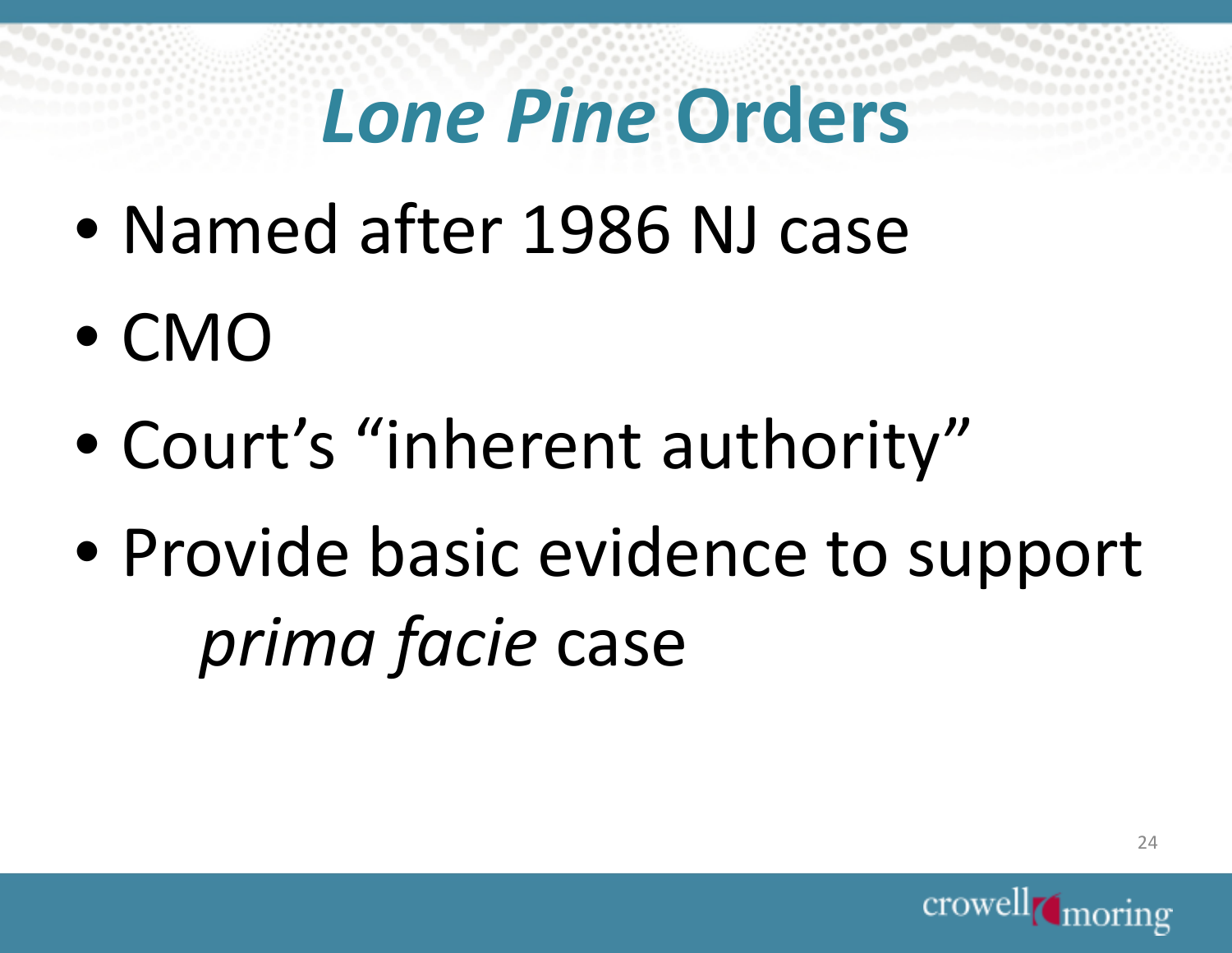# *Lone Pine* **Orders**

- $\bullet$ Expert affidavits required?
- $\bullet$ • Identify:
	- –Products / Sources
	- –Exposure(s)
	- –Injuries (Personal / Property)
	- –Causation
- $\bullet$ • Split of authority

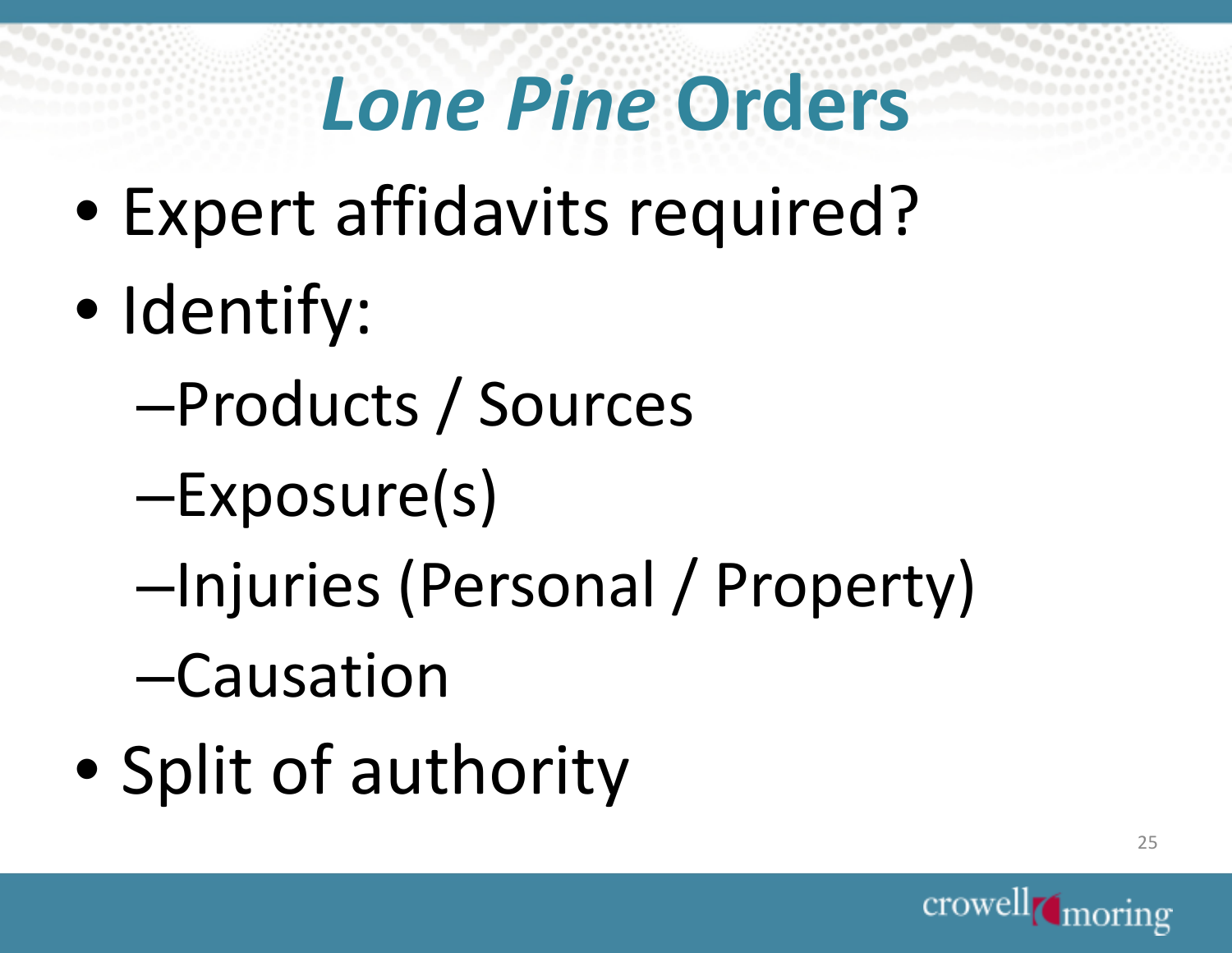# *Lone Pine* **Orders**

- Manage unwieldy discovery
- Eliminate baseless claims
- $\bullet$ Define key issues
- Assist in determining case value